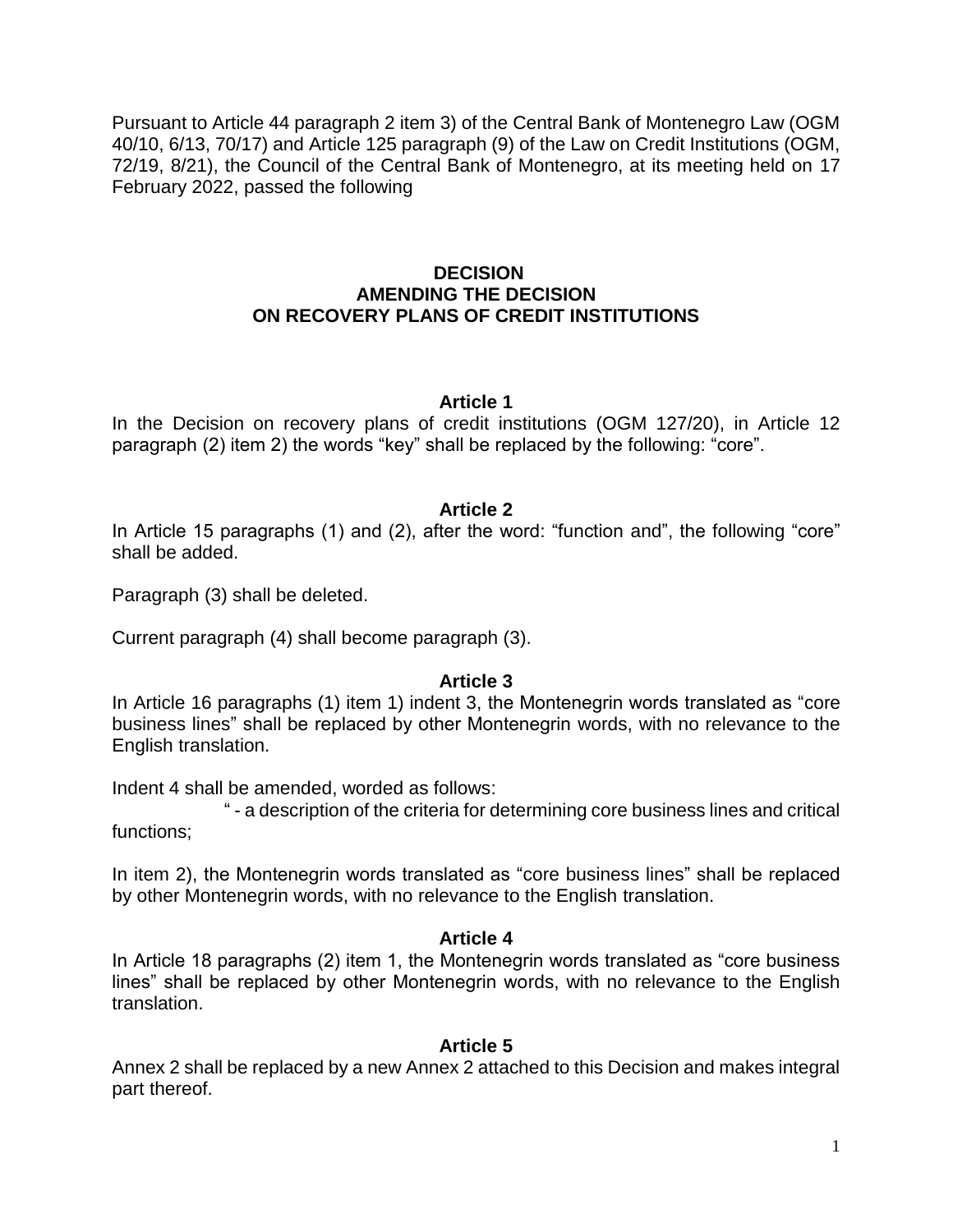## **Article 6**

This Decision shall enter into force on the eight day following that of its publication in the Official Gazette of Montenegro.

# **THE COUNCIL OF THE CENTRAL BANK OF MONTENEGRO**

**CHAIRMAN G O V E R N O R,**

Decision number: 0101-1233-4/2022 Podgorica, 17 February 2022 **Radoje Žugić, m.p.**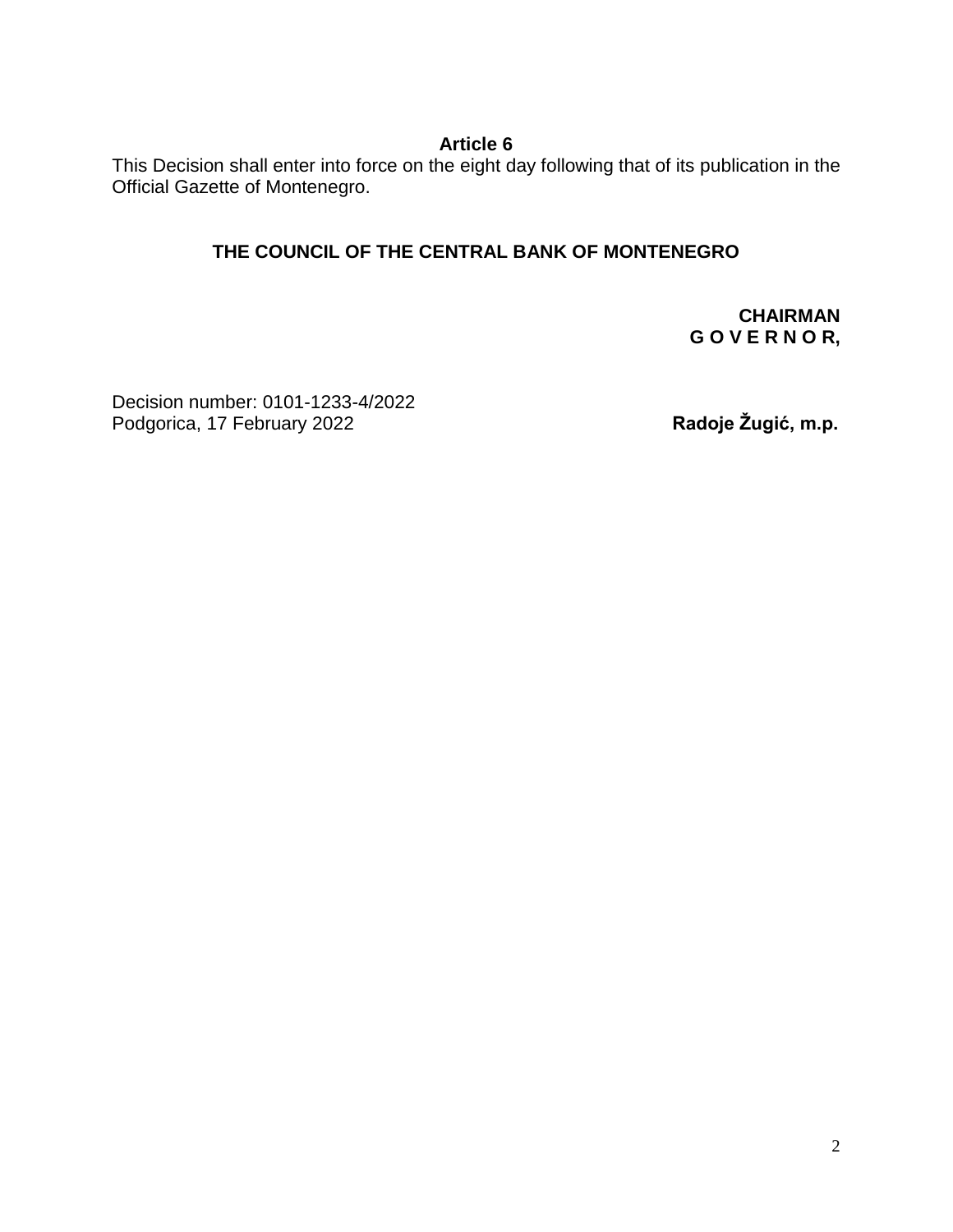| Option<br>name |                | Is it applied in |                              |                                                |                                        |              |                             |  |
|----------------|----------------|------------------|------------------------------|------------------------------------------------|----------------------------------------|--------------|-----------------------------|--|
|                | <b>Capital</b> | Liquidity        | <b>Financial</b><br>leverage | Areas of measures<br><b>Risk</b><br>management | <b>Restructuring</b><br>of liabilities | <b>Other</b> | early intervention<br>phase |  |
|                |                |                  |                              |                                                |                                        |              |                             |  |
|                |                |                  |                              |                                                |                                        |              |                             |  |
|                |                |                  |                              |                                                |                                        |              |                             |  |
|                |                |                  |                              |                                                |                                        |              |                             |  |
|                |                |                  |                              |                                                |                                        |              |                             |  |
|                |                |                  |                              |                                                |                                        |              |                             |  |
|                |                |                  |                              |                                                |                                        |              |                             |  |
|                |                |                  |                              |                                                |                                        |              |                             |  |
|                |                |                  |                              |                                                |                                        |              |                             |  |
|                |                |                  |                              |                                                |                                        |              |                             |  |
|                |                |                  |                              |                                                |                                        |              |                             |  |
|                |                |                  |                              |                                                |                                        |              |                             |  |
|                |                |                  |                              |                                                |                                        |              |                             |  |
|                |                |                  |                              |                                                |                                        |              |                             |  |
|                |                |                  |                              |                                                |                                        |              |                             |  |
|                |                |                  |                              |                                                |                                        |              |                             |  |
|                |                |                  |                              |                                                |                                        |              |                             |  |
|                |                |                  |                              |                                                |                                        |              |                             |  |

## **TEMPLATE 1: RECOVERY OPTIONS**